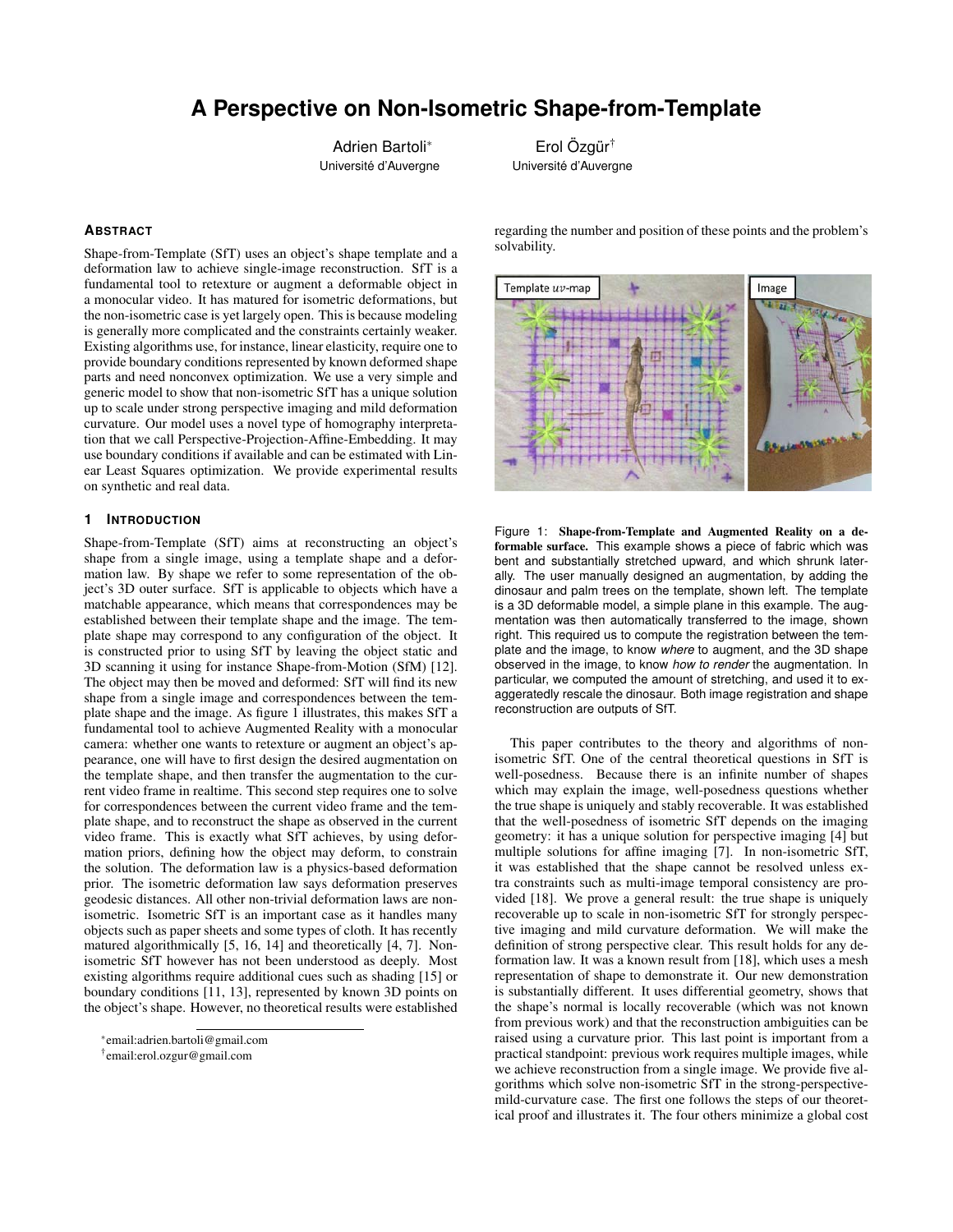

Figure 2: Modeling Shape-from-Template. We model the unknown shape by an embedding  $\varphi \in C^2(\mathscr{T},\mathbb{R}^3),$  with  $\mathscr{T} \subset \mathbb{R}^2$  the *uv*-map, and the known camera by a projection function Π. In this semi-synthetic example, we used 200 SIFT keypoint correspondences, a simulated A4-size surface stretched of 25% in one axis and a 35 mm camera with a 15 mm focal length. The overlaid black grid represents ground truth.

function. Three of them are Linear Least-Squares (LLS) and thus convex and one is Nonlinear Least-Squares (NLS) and nonconvex. We provide experimental results which support the proposed theory and algorithms.

## **2 PREVIOUS WORK**

The vast majority of existing SfT systems establish point correspondences between the template shape and the image. They then infer shape and refine the correspondences [8, 19, 20]. At the heart of an SfT system thus lies a shape inference module which reconstructs the shape from 3D to 2D point correspondences.

Non-isometric SfT is a general problem, which was instantiated with several deformation laws: conformity [4], linear elasticity [11, 13] and learnt linear shape subspace [15]. Linear elasticity was also used in NRSfM to build a linear shape subspace [2]. Except [4], these works study the problem primarily from the algorithmic and experimental viewpoints. The formulations in [11, 13] are nonconvex, involve shape globally and use boundary conditions. The formulation in [15] exploits shading to disambiguite the problem. However, it is a fundamental theoretical question in SfT to study the well-posedness for some deformation law. For instance, conformal SfT has a discrete set of solutions for perspective imaging [4]. A close work to ours is [18], which shows using a meshbased representation that each shape point is well constrained in two degrees-of-freedom by the reprojection constraint, while its depth is very weakly constrained. For video inputs, [18] proposes to resolve this ambiguity using the shape's previous state from temporal consistency, which resembles the boundary conditions used in [11, 13]. Temporal consistency is not applicable in the single image case.

Similarly to [18], we use a generic formulation of non-isometric SfT without a specific deformation law. We show however that under some conditions, namely strong perspective and mild curvature, shape is stably recoverable from a single image without using boundary conditions and temporal consistency. More precisely, we show that the shape's normal is locally recoverable, from which shape may be recovered up to scale by curvature-regularized integration. Our results thus match those of [18], which shows that depth is globally recoverable up to scale, but not locally, and is weakly constrained. We thus bring the theoretical results that *(i)* the shape's normal is locally recoverable, even though depth is not, and *(ii)* the reconstruction ambiguities are resolved by curvature-based shape regularization, without the need to use multiple images. In practice, we use the Thin-Plate Spline (TPS) to represent functions and implement our theory algorithmically. The TPS is practical because it allows one to measure and penalize the integral curvature analytically and as a convex function of its parameters. However,

any other smooth function representation with this property, such as the tensor product of B-splines [17], could be used.

## **3 PROBLEM FORMULATION AND PRELIMINARIES**

Setup. We formulate the problem as illustrated in figure 2. We use an embedding  $\varphi \in C^2(\mathcal{F}, \mathbb{R}^3)$  as in [4] to represent the unknown shape. Here  $\mathscr{T} \subset \mathbb{R}^2$  is a *uv*-map obtained by flattening the template shape using for instance conformal flattening [21]. We assume without loss of generality that the template shape is flat, for simplicity of the equations. We assume that *m* point correspondences  $\mathbf{p}_j \leftrightarrow \mathbf{q}_j$ ,  $j = 1, \dots, m$ , are given between the *uv*-map and the image. The camera is calibrated with intrinsics contained in matrix  $\breve{K} \in \mathbb{R}^{3 \times 3}$ . The shape is reconstructed in camera coordinates, and perspective projection is then simply  $\tilde{\mathbf{q}} \propto \mathbf{KQ}$  with  $\tilde{\mathbf{q}}$  the homogeneous coordinates of point  $\mathbf{q} \in \mathbb{R}^2$  or  $\Pi(\mathbf{Q}) \stackrel{\text{def}}{=} \Psi(\mathtt{KQ})$  with  $\Psi([XYZ]^{\top}) \stackrel{\text{def}}{=} \frac{1}{Z}[XY]^{\top}.$ 

Problem formulation. We formulate non-isometric SfT with three terms:

$$
\begin{cases}\n(\Pi \circ \varphi)(\mathbf{p}_j) = \mathbf{q}_j & j = 1, ..., m \\
\|D^2 \varphi\|_2 \to \min & \text{on } \mathcal{T} \\
\mathcal{W}[\varphi] = s.\n\end{cases} \tag{1}
$$

The first term is the reprojection constraint. The second term expresses the smoothness of  $\varphi$  by penalizing its curvature. The third term simply fixes the shape's scale. It uses the operator  $\mathscr{W}[\varphi] = \int_{\mathscr{T}} ||\varphi||_2^2$  dp which returns the average square distance of the shape's points to the camera centre and sets its value to an arbitrary non-zero constant  $s \in \mathbb{R}^*$ . This term is important as in nonisometric SfT scale is not recoverable. Without this third term, the formulation would have  $\varphi = 0$  as trivial solution. The third term may be replaced by boundary conditions  $\mathcal{B}[\varphi] = 0$ , if available. In an isometric formulation, the powerful geodesic distance preservation would replace the third term. At first sight, formulation (1) seems to be extremely ambiguous. The main research questions we address in this paper are *(i)* if this non-isometric formulation of SfT is solvable and *(ii)* if it may be solved numerically efficiently.

Function representation. Solving SfT numerically requires choosing a representation of the functions being involved such as the embedding  $\varphi$ . As already mentioned, we use the TPS representation [9]. We write  $TPS(\mathcal{T})$  the space of TPS functions constructed using *l* control points regularly positioned in the *uv*map  $\mathscr{T}$ , with  $\text{TPS}(\mathscr{T}) \subset C^2(\mathscr{T}, \mathbb{R})$ . We thus represent multivalued functions by several TPS sharing their control points. For instance,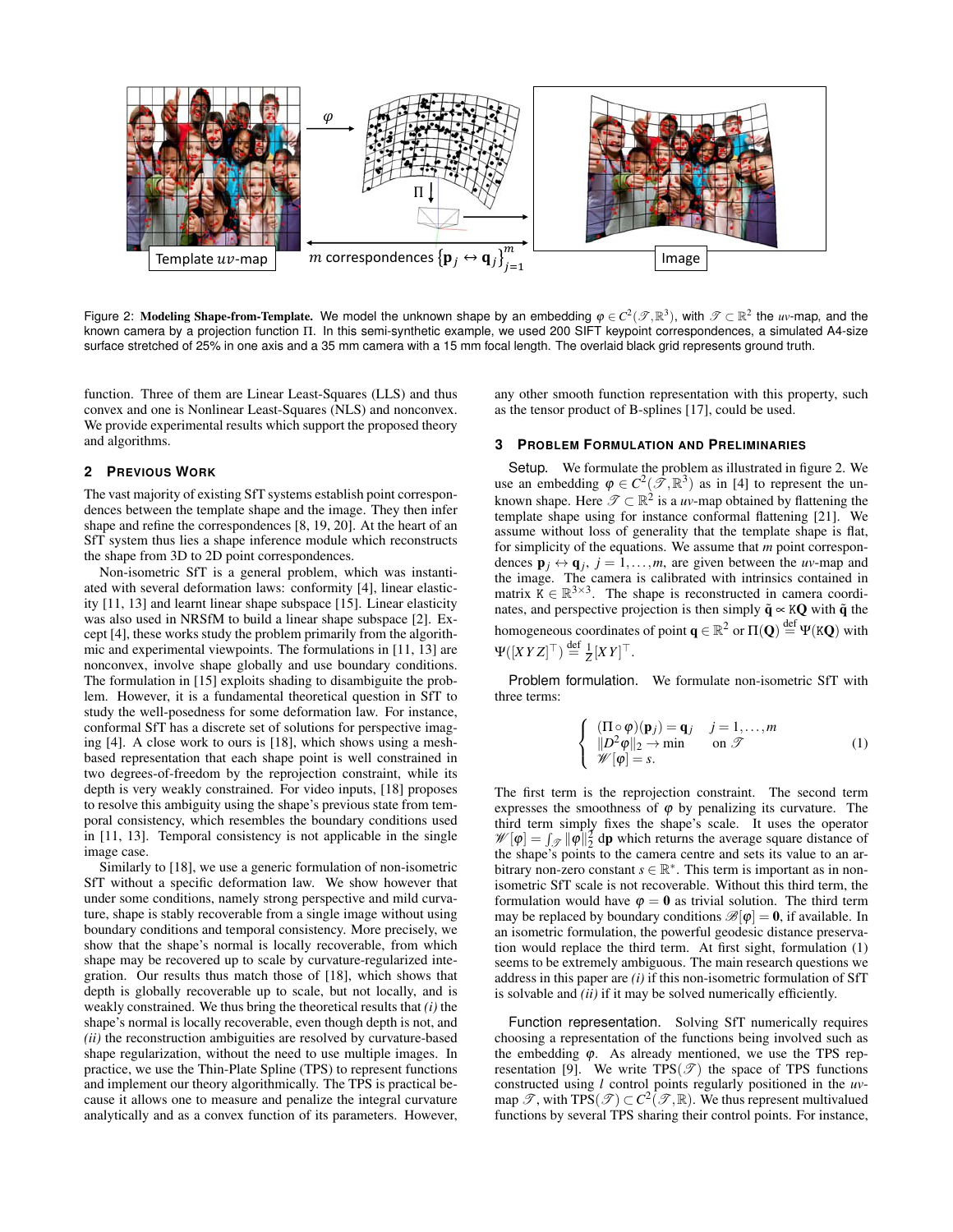we represent  $\varphi$  by three such TPS functions. Slightly abusing notation, we write as  $\varphi \in TPS(\mathcal{T})$  the single and multivalued TPS functions. The TPS representation is well adapted to our problem as *(i)* it interpolates between points by minimizing the integral curvature and *(ii)* its integral curvature  $\mathscr{S}[\varphi] \stackrel{\text{def}}{=} \int_{\mathbb{R}^2} ||D^2 \varphi||_2^2 d\mathbf{p}$  is a simple LLS function of its control points. We use  $\mathscr{S}[\varphi]$  for the second term of formulation (1). The integral domain being  $\mathbb{R}^2$  instead of  $\mathscr{I}$ has no influence as curvature vanishes very quickly away from the correspondence points in  $\mathscr{T}$ . Importantly,  $\mathscr{S}[\varphi]$  measures the outof-plane and the in-plane curvature. In all our algorithms but one,  $\mathscr{S}[\varphi]$  will be weighted by a regularization weight  $\lambda$ . The shape's scale  $\mathcal{W}[\varphi]$  is an LLS function of the control points.

#### **4 THEORY**

#### **4.1 Main Result on Well-Posedness**

Definition 1 (Strong perspective imaging geometry). *We define the imaging geometry to be strongly perspective if the effect of perspective is observable in a local neighborhood for each shape point in the image.*

Definition 2 (Mild shape curvature). *We define the shape curvature to be mild if the shape's embedding can be locally approximated well by an affine tranformation. This means that the out-of-plane and the in-plane curvatures are both small.*

Theorem 1. *If curvature is mild and perspective strong then shape is uniquely recoverable up to scale in non-isometric SfT.*

Lemma 1. *If curvature is mild and perspective strong then the shape's normal is uniquely recoverable locally.*

*Proof of theorem 1.* We first show that shape is uniquely recoverable up to scale, and then that scale is unrecoverable. From lemma 1, the shape's normal is uniquely recoverable. By normal field integration, shape is then uniquely recoverable up to scale [10]. Scaling the shape does not change reprojection because of the perspective camera but scales smoothness accordingly. More precisely, we have  $\mathscr{S}[k\varphi] = k^2 \mathscr{S}[\varphi]$  for any  $k \in \mathbb{R}^*$ . Any attempt at estimating scale will thus shrink the estimated shape to the camera centre. Scale is thus unrecoverable.  $\Box$ 

#### **4.2 A New Homography Interpretation**

The interpretation of 2D homographies. An homography H may be estimated from image data. It can then be interpreted in a way which depends on the imaging context. For instance, the homography estimated between two images given by a purely rotating camera observing a rigid scene may be interpreted as  $H \propto KRK^{-1}$ where R is the camera rotation. Plane-based pose is represented by a rigid motion  $(R, T) \in \mathbb{SO}_3 \times \mathbb{R}^3$  which may be solved by computing the homography between the plane's model and its image, with H ∝ K[ $\mathbf{R}_1$   $\mathbf{R}_2$  T],  $\mathbf{R}_1$  and  $\mathbf{R}_2$  being the first two columns of R. This last formula is a specialization of the well-known homography decomposition  $H \propto K_2 (dR - \mathbf{tn}^\top) K_1^{-1}$ . In non-isometric SfT however, none of the existing interpretations holds. The former is for pure rotation, the latter for plane pose, and applies locally to isometric SfT only. We thus propose a novel interpretation which applies locally to non-isometric SfT, called the Perspective-Projection-Affine-Embedding (PPAE) homography.

Affine embeddings. We show that a plane's model is related by an homography to a perspective image of its affine embedding, and that the plane's normal may be uniquely recovered from this homography. Affine embedding may be understood easily starting from the notion of rigid embedding, which is the rigid transformation mapping the plane's model to 3D in plane-based pose. A rigid embedding thus has 6 degrees-of-freedom. Affine embedding is similar, but adds anisotropic scaling and shear, and thus has 9 degrees-of-freedom. It is simply represented by  $(A, T) \in \mathbb{R}^{3 \times 2} \times \mathbb{R}^{3}$ and is applied as  $\mathbf{p} \in \mathbb{R}^2 \to \mathbf{A}\mathbf{p} + \mathbf{T} \in \mathbb{R}^3$ . The two columns of A,  $A_1, A_2 \in \mathbb{R}^3$ , form a basis for the embedded plane, with **T** as origin.

Perspective-Projection-Affine-Embedding homographies. We define the PPAE homography as  $H \propto K[A T]$ . It may be easily verified that this is the composition of perspective projection with an affine embedding of a plane in the camera's coordinate frame. By estimating H from image data, one may thus recover the affine embedding  $(\mathbf{A}, \mathbf{T})$  up to scale as  $[\mathbf{A} \ \mathbf{T}] \propto \mathbf{K}^{-1} \mathbf{H}$ . The affine embedding has 9 degrees-of-freedom; 8 of which may be recovered from the 8 degrees-of-freedom of the homography. The plane's normal  $N \in \mathbb{R}^3$  can then be recovered as the normalized cross-product of the two columns of A, as  $N \propto A_1 \times A_2$ . In the absence of perspective, H will be an affine transformation, whose last row will be [0 0 *a*] with  $a \neq 0$ . The normal vector which may be computed in this case will necessarily be [0 0 1], which means that the estimated plane orientation will be fronto-parallel. In other words, the observed perspective gives surface orientation.

#### **4.3 Proof of Lemma 1**

*Proof.* Using the assumption that the shape's curvature is mild, we may approximate the embedding locally by its first-order Taylor expansion at point  $\mathbf{p} \in \mathcal{T}$  as  $\varphi(\mathbf{p}') \approx \mathbf{Q} + \mathbf{J}(\mathbf{p}' - \mathbf{p})$  with  $\mathbf{Q} = \varphi(\mathbf{p})$ and  $J = D\varphi(\mathbf{p})$ . This is an affine embedding. Therefore, as we have shown, the shape normal at **p** can be estimated given the local homography  $H_p$  induced by the shape's tangent plane at **p**. Because the deformation is smooth and perspective is assumed to be strong, the homography  $H_p$  can be estimated from image data. One possible way is to use the optic flow field between the *uv*-map and the image in the vicinity of p. According to [18], the optic flow field may be estimated for any point given sufficiently many correspondences. We represent it by an image warp  $\eta \in C^2(\mathcal{I}, \mathbb{R}^2)$  which may be computed by smoothly densifying the correspondences. We define the image warp  $\eta$  as a function mapping points from the *uv*-map to the image. The warp provides 2 constraints at zeroth-order on the homography as:

$$
\eta(\mathbf{p}) = \Psi(\mathbf{H}_{\mathbf{p}}\tilde{\mathbf{p}}).
$$
 (2)

Differentiating this constraint to first- and second-orders provides 4 and 6 additional constraints respectively, from which the 8 degreesof-freedom of homography Hp can be estimated.  $\Box$ 

#### **5 A NUMERICAL ALGORITHM FOLLOWING THE PROOFS**

We give an algorithm which implements a proof of concept for our theory by following the ideas used in the proofs of theorem 1 and lemma 1. We name this algorithm TI for non-isometric Tangentplane-Integration. TI computes local surface information which is then integrated to recover shape. Rather than computing the normal field, it uses the more informative tangent-plane field. It is illustrated in figure 3.

Differentiation of the optic flow field at the correspondences. The goal of this step is to estimate the flow field's first and second derivatives at the correspondences. This may be achieved in many ways. For instance, one may exploit the image intensity around each correspondence to fit a local warp. In TI, we fit a warp  $\eta \in TPS(\mathcal{T})$  with automatic estimation of the regularization weight [3]. We have  $\boldsymbol{\eta}(\mathbf{p}) = [\eta_x(\mathbf{p}) \, \eta_y(\mathbf{p})]^\top$  and  $\mathbf{p} = [u v]^\top$ . The sought derivatives are then obtained in closed-form. We denote the 4 first-order derivatives as  $\nabla_{\{u,v\}} \eta_{\{x,y\}}(\mathbf{p})$  and the 6 secondorder derivatives as  $\nabla_{\{uu,vv,uv\}} \eta_{\{x,y\}}(\mathbf{p}).$ 

Tangent-plane field estimation. This step estimates the tangent-plane field at the correspondences. This requires one to first estimate a homography field and then extract the tangent-planes using the PPAE interpretation. An homography  $H_j$  is estimated around each correspondence  $\mathbf{p}_j \leftrightarrow \mathbf{q}_j$ , using the optic flow field's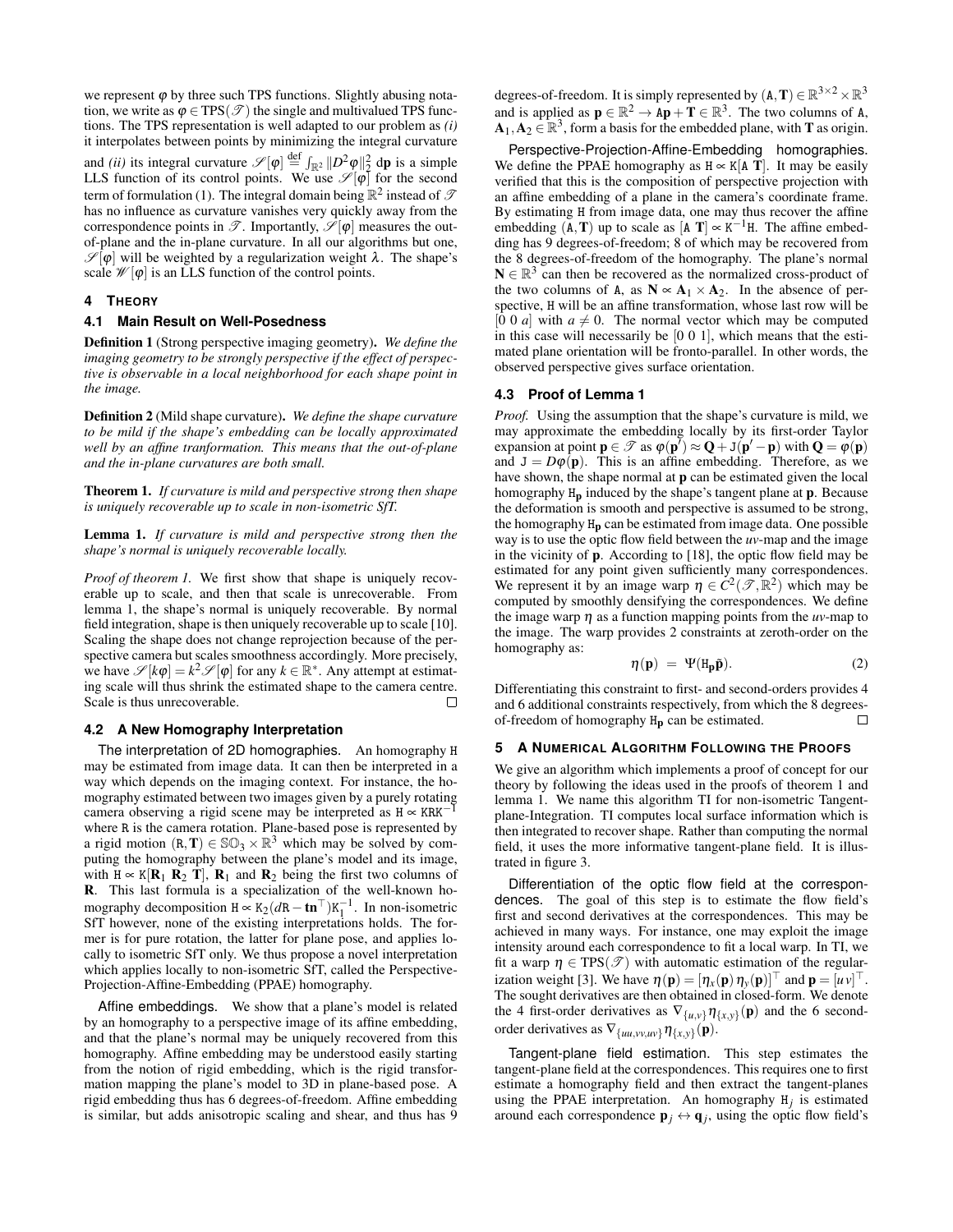

Figure 3: Results of TI. (a) and (b) show the reconstructed normal field and (c) the reconstructed points and surface in blue. The normal error is 6.7 degrees and the position error is 44.6 mm. (d) shows the result of an isometric algorithm [16]. Ground truth is in black.



Figure 4: Results of the proposed direct global numerical algorithms. The normal errors are 6.5, 6.0, 7.8 and 10.7 degrees. The position errors are 42.7, 40.0, 60.4 and 63.4 mm.

.

zeroth-, first- and second-order derivatives, as in [6]. The main difference is that [6] derived nonlinear constraints, while we derive linear constraints, which we can thus solve easily. Defining vect as row-wise vectorization, we start by rewriting the reprojection constraint (2) as:

$$
\zeta_0(\mathbf{p}_j)\text{vect}(\mathbf{H}_j) = \mathbf{0}_{2\times 1} \quad \text{with} \quad \zeta_0(\mathbf{p}) \stackrel{\text{def}}{=} \begin{bmatrix} -\mathbf{\tilde{p}}^{\top} & \mathbf{0}_{1\times 3} & \eta_x(\mathbf{p})\mathbf{\tilde{p}}^{\top} \\ \mathbf{0}_{1\times 3} & -\mathbf{\tilde{p}}^{\top} & \eta_y(\mathbf{p})\mathbf{\tilde{p}}^{\top} \end{bmatrix},
$$

We call this equation the *Algebraic Transfer Constraint (ATC)* of zeroth-order. This is because when minimized in the least-squares sense this equation gives the algebraic distance used in the Direct Linear Transform (DLT) [12, §4.1]. However, *(i)* we have only one point, *(ii)* instead of a fixed target point, we have a warp function which provides extra constraints by differentiation. The first- and second-order ATCs are then obtained by simply differentiating  $\zeta_0$ . Defining  $\tilde{\mathbf{I}} \stackrel{\text{def}}{=} [\mathbf{I}_{2\times2} \mathbf{0}_{2\times1}]$  as a truncated  $3 \times 3$  identity matrix and its two rows as  $\mathbf{e}_1^{\top}$  and  $\mathbf{e}_2^{\top}$  we have:

$$
\zeta_1(\mathbf{p}) \stackrel{\text{def}}{=} \begin{bmatrix}\n\tilde{\mathbf{I}} & \mathbf{0}_{2\times 3} & \nabla_u \eta_x(\mathbf{p}) \tilde{\mathbf{p}}^\top + \eta_x(\mathbf{p}) \mathbf{e}_1^\top \\
\tilde{\mathbf{V}}_1(\mathbf{p}) \tilde{\mathbf{p}}^\top + \eta_x(\mathbf{p}) \mathbf{e}_2^\top \\
\mathbf{0}_{2\times 3} & \tilde{\mathbf{I}} & \nabla_u \eta_y(\mathbf{p}) \tilde{\mathbf{p}}^\top + \eta_y(\mathbf{p}) \mathbf{e}_1^\top \\
\mathbf{V}_y \eta_y(\mathbf{p}) \tilde{\mathbf{p}}^\top + \eta_y(\mathbf{p}) \mathbf{e}_1^\top\n\end{bmatrix} \\
\zeta_2(\mathbf{p}) \stackrel{\text{def}}{=} \begin{bmatrix}\n\tilde{\mathbf{V}}_{uu} \eta_x(\mathbf{p}) \tilde{\mathbf{p}}^\top + 2 \nabla_u \eta_x(\mathbf{p}) \mathbf{e}_1^\top \\
\tilde{\mathbf{V}}_{uu} \eta_y(\mathbf{p}) \tilde{\mathbf{p}}^\top + 2 \nabla_u \eta_x(\mathbf{p}) \mathbf{e}_1^\top \\
\tilde{\mathbf{V}}_{uu} \eta_y(\mathbf{p}) \tilde{\mathbf{p}}^\top + 2 \nabla_y \eta_x(\mathbf{p}) \mathbf{e}_2^\top \\
\tilde{\mathbf{V}}_{vv} \eta_x(\mathbf{p}) \tilde{\mathbf{p}}^\top + \nabla_v \eta_x(\mathbf{p}) \mathbf{e}_2^\top \\
\tilde{\mathbf{V}}_{uv} \eta_y(\mathbf{p}) \tilde{\mathbf{p}}^\top + \nabla_v \eta_y(\mathbf{p}) \mathbf{e}_1^\top + \nabla_u \eta_x(\mathbf{p}) \mathbf{e}_2^\top \\
\tilde{\mathbf{V}}_{uv} \eta_y(\mathbf{p}) \tilde{\mathbf{p}}^\top + \nabla_v \eta_y(\mathbf{p}) \mathbf{e}_1^\top + \nabla_u \eta_y(\mathbf{p}) \mathbf{e}_2^\top\n\end{bmatrix}
$$

We estimate the homography  $H_j$  by finding the least singular vector of a  $(12 \times 9)$  matrix using an SVD [12, A5.3] to solve the following norm-constrained homogeneous LLS problem:

$$
\min_{\mathbf{H}_j \in \mathbb{R}^{3 \times 3}} \sum_{i=1}^3 \|\zeta_i(\mathbf{p}_j)\text{vect}(\mathbf{H}_j)\|_2^2 \quad \text{s.t.} \quad \|\mathbf{H}_j\|_2 = 1. \tag{3}
$$

Using the PPAE homography interpretation, we finally estimate a basis for the tangent plane as the two columns of  $G_j \stackrel{\text{def}}{=} K^{-1} H_j \tilde{\mathbb{1}}^{\top}$ ,  $j = 1, \ldots, m$ .

Shape-from-Tangent-Plane. This is the integration step, which estimates the embedding  $\varphi$  representing the shape. The basis for the tangent plane is given by  $D\varphi$ , and we thus have the constraints  $D\varphi(\mathbf{p}_j) \propto \mathbf{G}_j$ ,  $j = 1, \ldots, m$ . We translate these constraints into a minimizable LLS penalty by introducing an unknown vector  $\mathbf{a} = [a_1 \cdots a_m]^\top \in \mathbb{R}^m$  such that the squared  $L_2$  norm of  $D\varphi(\mathbf{p}_j) - a_j \mathbf{G}_j$  can be minimized. We also incorporate the constraints from problem (1). The bending energy  $\mathscr{S}[\varphi]$  is already expressed as a minimizable LLS penalty and the scale constraint  $\mathscr{W}[\varphi] = s$  is used directly as a quadratic norm constraint. We use the algebraic error for the reprojection constraint, which we write as the squared  $L_2$  norm of  $\tilde{\text{I}}\left[\tilde{\text{q}}_j\right]_{\times} K\varphi(\textbf{p}_j)$ , where  $[\cdot]_{\times}$  is the skewsymmetric cross-product matrix. This leads to the following homogeneous LLS problem with an  $(8m+3l) \times (m+3l)$  design matrix representing:

$$
\min_{\boldsymbol{\varphi} \in \text{TPS}(\mathcal{P})} \sum_{j=1}^{m} \left( \|D\boldsymbol{\varphi}(\mathbf{p}_j) - a_j \mathbf{G}_j\|_2^2 + \|\tilde{\mathbf{I}}\left[\tilde{\mathbf{q}}_j\right]_{\times} \mathbf{K} \boldsymbol{\varphi}(\mathbf{p}_j)\|_2^2 \right) + \lambda \mathcal{S}[\boldsymbol{\varphi}]
$$
\ns.t.  $\mathcal{W}[\boldsymbol{\varphi}] = s$  or  $\mathcal{B}[\boldsymbol{\varphi}] = \mathbf{0}$ .

## **6 DIRECT GLOBAL NUMERICAL ALGORITHMS**

Instantiating and solving problem (1) by directly searching for an embedding satisfying all constraints is a much simpler type of algorithm than TI. The rationale is that all the information derived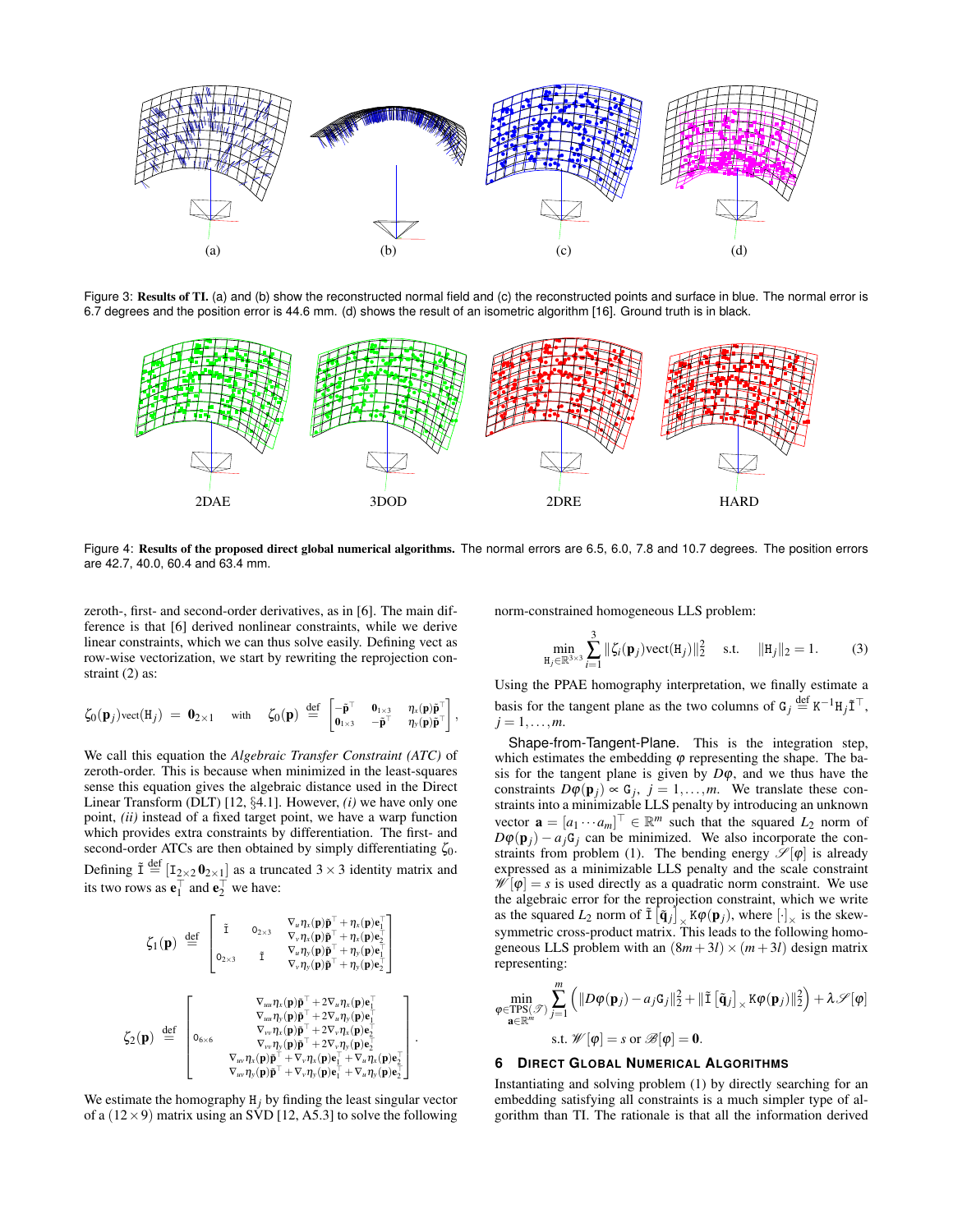

Figure 5: Results on simulated data. The *x*-axis is the percentage of simulated surface extension (left) and the focal length (right).

through the steps of TI such as the tangent-plane field is contained in the correspondence data and derived from the initial constraints of problem (1). We give four possible ways to instantiate and solve problem (1) numerically. They all use the surface's bending energy  $\mathscr{S}[\varphi]$  and scale constraint  $\mathscr{W}[\varphi] = s$  or boundary conditions  $\mathscr{B}[\varphi] = 0$  and differ in how they instantiate the reprojection constraint. They are illustrated in figure 4.

2DAE: minimizing the 2D Algebraic Error. Our first algorithm instantiates the reprojection constraint with the square algebraic error. It is important as it is strictly similar to the integration step of TI, but without the penalty on the tangent-plane field. We arrive at an homogeneous LLS formulation with a  $(2m + 3l) \times 3l$ design matrix representing:

$$
\min_{\varphi \in TPS(\mathscr{T})} \sum_{j=1}^m \left\| \tilde{\mathbf{I}} \left[ \tilde{\mathbf{q}}_j \right]_{\times} K \varphi(\mathbf{p}_j) \right\|_2^2 + \lambda \mathscr{S}[\varphi] \text{ s.t. } \mathscr{W}[\varphi] = s \text{ or } \mathscr{B}[\varphi] = \mathbf{0}.
$$

3DOD: minimizing the 3D Orthogonal Distance. We instantiate the reprojection constraint with the square distance between the predicted shape point  $\varphi(\mathbf{p}_i)$  and the sight-line of point  $q_j$ . We arrive at an homogeneous LLS formulation with a  $(3m +$  $3*l*$   $\times$  3*l* design matrix representing:

$$
\min_{\varphi \in TPS(\mathcal{F})} \sum_{j=1}^{m} \left\| \left( \mathbf{I} - \frac{\mathbf{K}\tilde{\mathbf{q}}_{j}\tilde{\mathbf{q}}_{j}^{\top}\mathbf{K}^{\top}}{\tilde{\mathbf{q}}_{j}^{\top}\mathbf{K}^{\top}\mathbf{K}\tilde{\mathbf{q}}_{j}} \right) \varphi(\mathbf{p}_{j}) \right\|_{2}^{2} + \lambda \mathcal{S}[\varphi]
$$
\ns.t.  $\mathscr{W}[\varphi] = s$  or  $\mathscr{B}[\varphi] = \mathbf{0}$ .

2DRE: minimizing the 2D Reprojection Error. We instantiate the reprojection constraint with the square distance between the predicted image point  $\Pi(\varphi(\mathbf{p}_j))$  and the corresponding point  $\mathbf{q}_j$ . We arrive at an affine NLS formulation with  $2m+3l$  equations and 3*l* unknowns, which we solve with Levenberg-Marquardt [12, A6] initialized by the result from 3DOD:

$$
\min_{\varphi \in TPS(\mathscr{T})} \sum_{j=1}^m \left\| \Pi(\varphi(\mathbf{p}_j)) - \mathbf{q}_j \right\|_2^2 + \lambda \mathscr{S}[\varphi] \text{ s.t. } \mathscr{W}[\varphi] = s \text{ or } \mathscr{B}[\varphi] = \mathbf{0}.
$$

HARD: exact reprojection. In contrast to the three above algorithms which instantiate the reprojection constraint by a penalty, HARD enforces it exactly. This is a sensible algorithm to try as we use weak priors and so data must be used primarily to constrain the solution. We arrive at an homogeneous LLS formulation:

$$
\min_{\varphi \in TPS(\mathcal{F})} \sum_{j=1}^{m} \mathcal{S}[\varphi]
$$
\n
$$
\text{s.t. } \left\{ (\Pi \circ \varphi)(\mathbf{p}_j) = \mathbf{q}_j \right\}_{j=1}^{m} \text{ and } \mathcal{W}[\varphi] = s \text{ or } \mathcal{B}[\varphi] = \mathbf{0}.
$$

Interestingly, this algorithm has not regularization weight as it only minimizes the bending energy. We solve it using the constrained SVD algorithm [12, A5.4] with a  $3m \times 3m$  design matrix and a  $2m \times$ 3*m* constraint matrix.

## **7 EXPERIMENTAL EVALUATION**

Compared algorithms and measured errors. We compared the five proposed algorithms with two isometric algorithms (ISO1 [5] and ISO2 [16]), a conformal algorithm (CNF [4]) and two Linear Elastic algorithms (LE1-BC [13] and LE2-BC [11]). BC is for Boundary Conditions. We give the results of the proposed algorithm with and without boundary conditions (named as 3DOD-BC and 3DOD, for instance). All algorithms have tunable parameters; we chose them by trial and error. We measured the position and normal errors in mm and degrees respectively, as the averages of the point distance and angular normal difference to ground truth.

Simulated data. We simulated a deforming and extending surface from which we synthesized images with a setup similar to figure 2 and adding a 1 pixel magnitude noise to image points. We averaged results over 10 subsets of 100 points, and used 20 points as boundary conditions. The results are shown in figure 5. Isometric algorithms do not handle extension beyond a few percents, neither does the conformal algorithm, as the extension is non-isotropic. The linear elastic and all proposed algorithms cope extremely well with extension. The proposed algorithms without boundary conditions perform well for focal length shorter than about 20 mm. The linear elastic and all proposed algorithms with boundary conditions degrade very slightly as focal length increases, except HARD-BC which slightly improves.

Real data. We drew a regular grid on a piece of extensible fabric. We then pinned its upper and lower parts down to a fixed cork board, and inserted an object between the fabric and the board to create extension and curvature, as shown in figure 6. The extension is 33% on the *y*-axis and causes shrinking of 20% on the *x*-axis. We took 25 photos with a 35 mm camera and a 18 mm focal length, from which we used dense SfM [1] to compute ground truth. For boundary conditions we used the 17 points forming the template